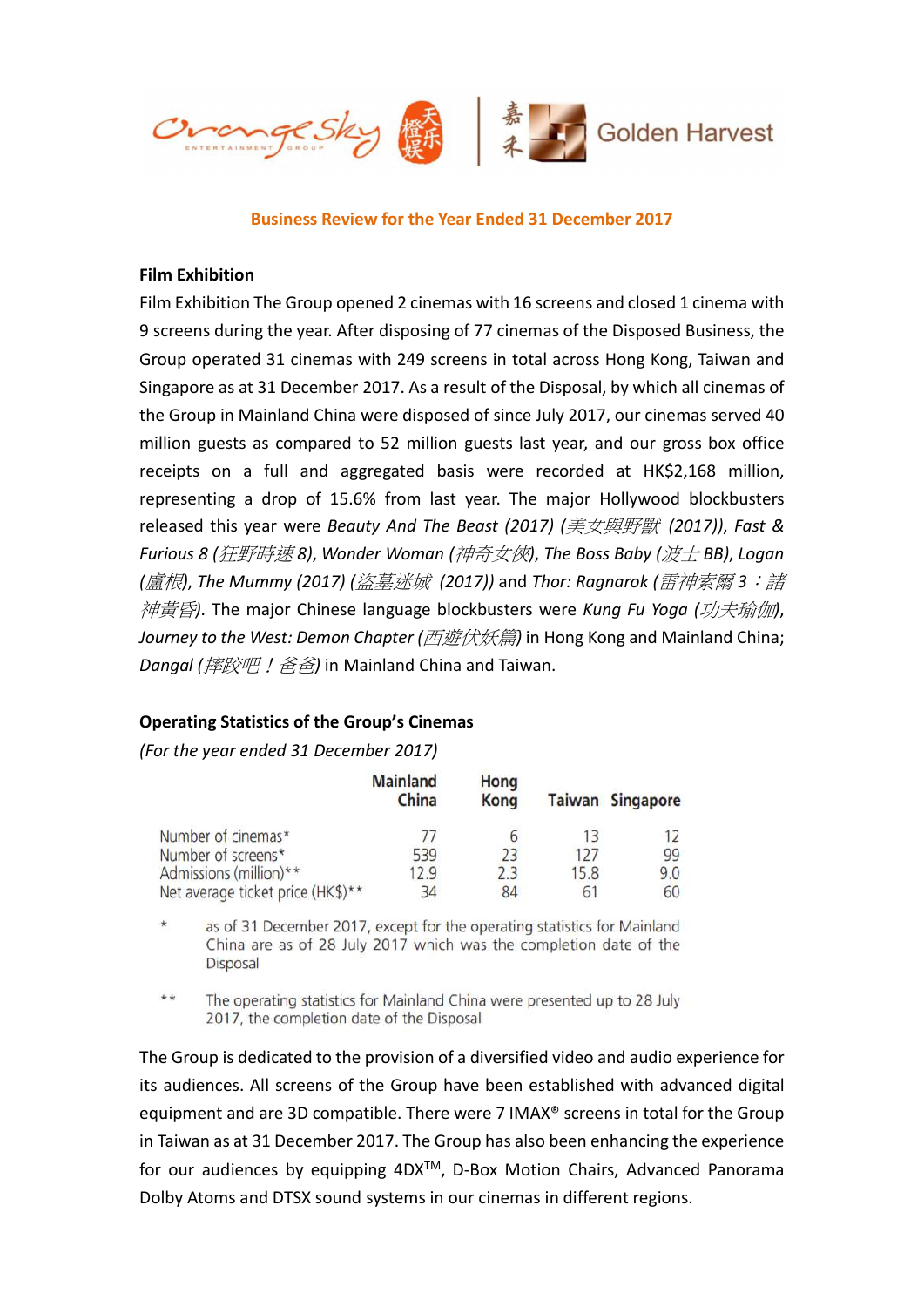

### Operating Statistics of the Group's Cinemas in Mainland China before the Disposal

|                                                      |      | $1.1.2017 - 1.1.2016 -$<br>28.7.2017 31.12.2016 |
|------------------------------------------------------|------|-------------------------------------------------|
| Number of cinemas*                                   | 77   | 76                                              |
| Number of screens*                                   | 539  | 531                                             |
| Admissions (million)                                 | 12.9 | 24.8                                            |
| Net average ticket price (RMB)                       | 30   | 29                                              |
| Gross box office receipts (RMB million) <sup>#</sup> | 421  | 792                                             |

as of 28 July 2017 (2016: 31 December 2016), the completion date of the Disposal

 $\#$ before deduction of government taxes and charges

The Group's gross box office receipts generated by its multiplexes in Mainland China decreased by 47% to RMB421 million compared with last year as a result of the Disposal. During the year under review, the Group opened 1 new cinema with 8 screens in the city of Xiamen. Notwithstanding the foregoing, the average ticket price during the period increased by 3.4% to RMB30 as compared to the yearly average in 2016 as a result of more marketing campaigns launched.

The loss incurred from the operating of our exhibition business in Mainland China was HK\$16 million for the year under review compared to HK\$42 million last year. The reduction in loss was mainly attributable to the completion of the Disposal in July 2017 and the continuous improvement in operation efficiency on ramped-up cinemas which helped to boost both box office and non-box office revenue, and the implementation of prudent cost control as well. For details of the Disposal, please refer to the circular dated 13 March 2017 and the announcements dated 10 February 2017 and 28 July 2017 of the Company published on the website of The Hong Kong Exchanges and Clearing Limited.

#### Operating Statistics of the Group's Cinemas in Hong Kong

|                                          | 2017 | 2016 |
|------------------------------------------|------|------|
| Number of cinemas*                       | 6    |      |
| Number of screens*                       | 23   | 73   |
| Admissions (million)                     | 2.3  | 24   |
| Net average ticket price (HK\$)          | 84   | 83   |
| Gross box office receipts (HK\$ million) | 195  | 203  |

 $\star$ as of 31 December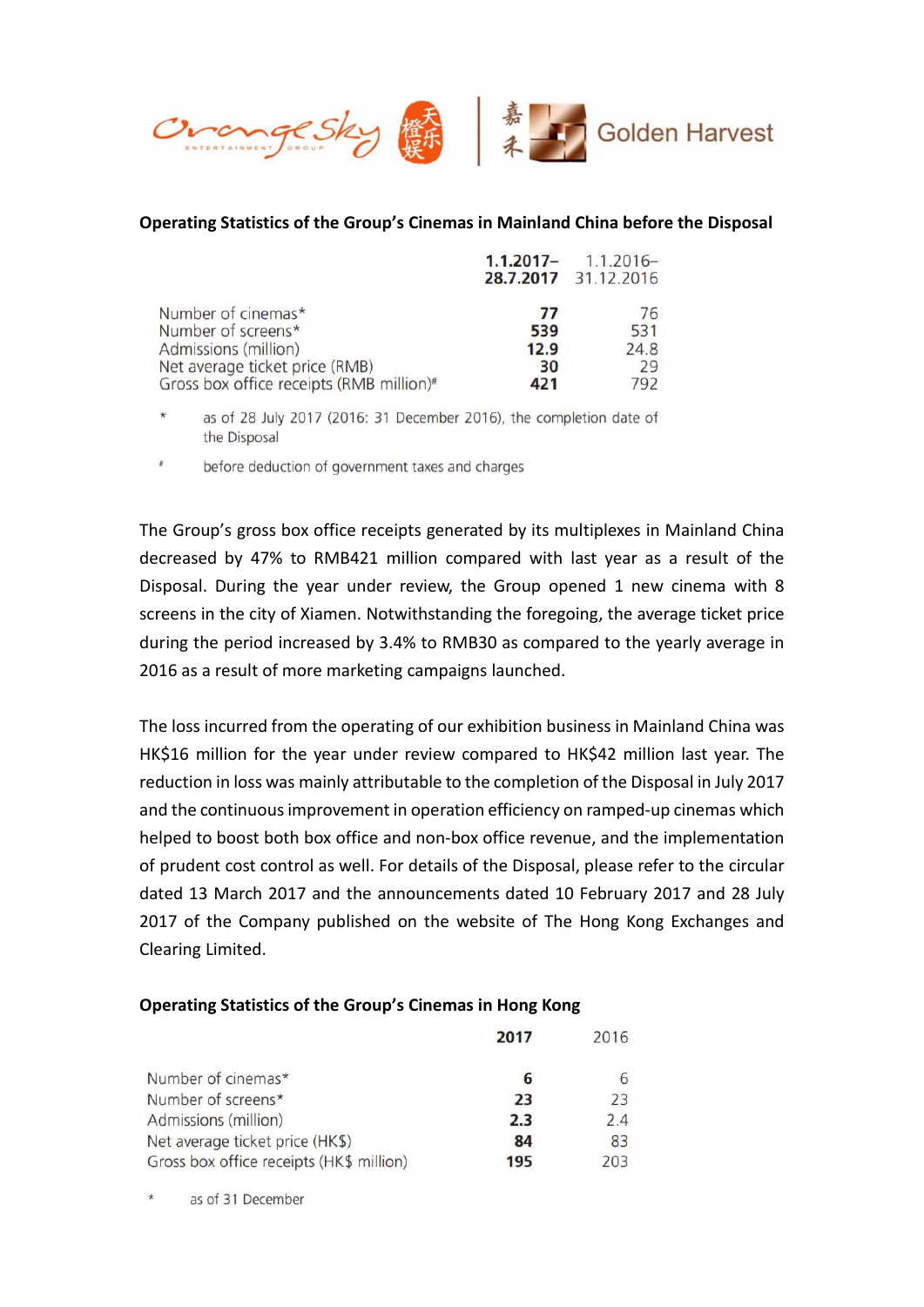

During the year under review, the Hong Kong market as a whole recorded box office receipts of HK\$1.86 billion, a decrease of 5.1% from HK\$1.96 billion in last year. The Group's cinemas in Hong Kong recorded box office receipts of HK\$195 million this year (2016: HK\$203 million), representing a decrease of 3.9% compared to the same period last year. Despite the decrease, the Group still outperformed the Hong Kong market. Net average ticket price of the Group grew 1.2% to HK\$84 in Hong Kong since more alternative content shows with higher average ticket price were held, and the general increase in the ticket prices for year.

To enable our cinemas becoming entertainment hubs of greater scope, we showed 132 alternative contents in 2017, a big jump of 63.0% from 81 in last year. It was encouraging that we developed a competent team in organising the alternative contents and a strong base of alternative content fans. It was proven by our successful alternative content shows such as the 12 shows of Live Broadcast "Aqours 1st Lovelive! ~Step! Zero To One~" and the 18 shows of Live Broadcast "Aqours 2nd LoveLive! Happy Party Train Tour", which, respectively, reached a remarkable 98.5% and 84.2% fill rates with 1,942 and 2,783 admissions, and the two broadcasts recorded an average ticket price of HK\$330.

# Operating Statistics of the Group's Cinemas in Taiwan

|                                   | 2017 | 2016 |
|-----------------------------------|------|------|
| Number of cinemas*                | 13   | 14   |
| Number of screens*                | 127  | 136  |
| Admissions (million)              | 15.8 | 15.7 |
| Net average ticket price (NTD)    | 234  | 240  |
| Box office receipts (NTD billion) | 3.7  | 3.8  |

 $^\star$ as of 31 December

During the year, Taipei City's market box office receipts amounted to NTD3.90 billion, representing a slight decrease of 0.1% from NTD3.91 billion last year. The Group's 35.71% owned Vie Show cinema circuit ("Vie Show") recorded total box office receipts of NTD3,686 million (2016: NTD3,760 million), representing a decrease of 2.0% from last year as a result of the weakened market and the closure of one cinema in Taichung Mode Mall. However, it still outperformed the market in Taiwan and the share of net profit from Vie Show increased from HK\$24.2 million to HK\$30.9 million compared to the corresponding period last year. Vie Show continued to be the largest film exhibitor in Taiwan. Adhering to the Group's comprehensive entertainment hub strategy, the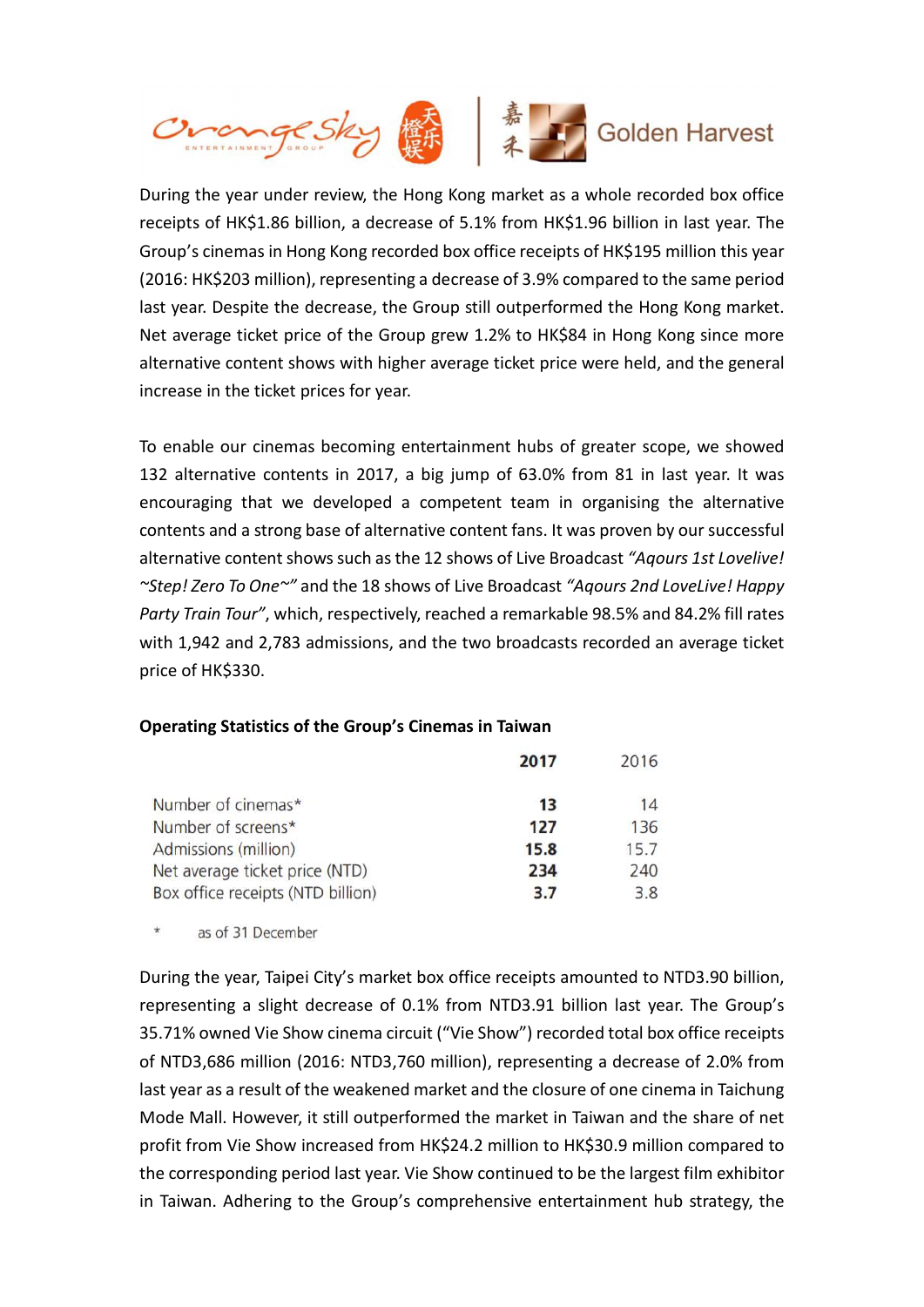

popular "UNICORN" handmade popcorn counter has been operated in all 13 cinemas (31 December 2016: 6 cinemas).

### Operating Statistics of the Group's Cinemas in Singapore

|                                   | 2017 | 2016 |
|-----------------------------------|------|------|
| Number of cinemas*                | 12   | 11   |
| Number of screens*                | 99   | 91   |
| Admissions (million)              | 9.0  | 9.4  |
| Net average ticket price (S\$)    | 10.6 | 10.2 |
| Box office receipts (S\$ million) | 95   | 96   |

 $\star$ as of 31 December

During the year, the Singapore market box office receipts dropped by 5.9% to S\$206 million (2016: S\$219 million) due to lack of record blockbusters. Golden Village cinemas reported box office receipts of S\$95 million (2016: S\$96 million), representing a slight decrease in box office receipts of 1.0% compared to last year. Nevertheless, the Group's performance in Singapore outperformed the market in Singapore and it continued to be the market leader with a market share of 46.3% (43.7% in 2016). Golden Village cinemas' automated ticketing machines and auto-gates give patrons an easy, fast and efficient cinematic experience like none of the others. Hollywood blockbusters are always popular in Singapore and bring a stable profit contribution to the Group. Hollywood blockbusters released during the year included Thor: Ragnarok (雷神索爾 3: 諸神黃昏), Beauty And The Beast (2017) (美女與野獸 (2017)), Justice League (正義聯盟), Wonder Woman (神奇女俠), Fast & Furious 8 (狂野時速 8), SpiderMan: Homecoming (蜘蛛人: 返校日) and Guardians Of The Galaxy Vol. 2 (銀  $\overline{\mathcal{M}}$ 守護隊 2). During the year, the Group's share of net profit from the Golden Village cinema circuit increased by 71.4% to HK\$106 million, mainly attributable to the completion of acquiring the remaining 50% equity interest of Dartina Development Limited (the "Acquisition") in October 2017. For details of the Acquisition, please refer to the circular dated 19 December 2017 of the Company published on the website of The Hong Kong Exchanges and Clearing Limited.

# Film & TV Programme Distribution and Production

On an aggregated basis the Group's film distribution and production business recorded revenue of HK\$48 million (2016: HK\$45 million), representing an increase of 7% compared to last year. The distribution revenue was mainly generated by distributing some famous releases such as Chasing The Dragon (追龍), The Yuppie Fantasia 3 ( $\sqrt{N}$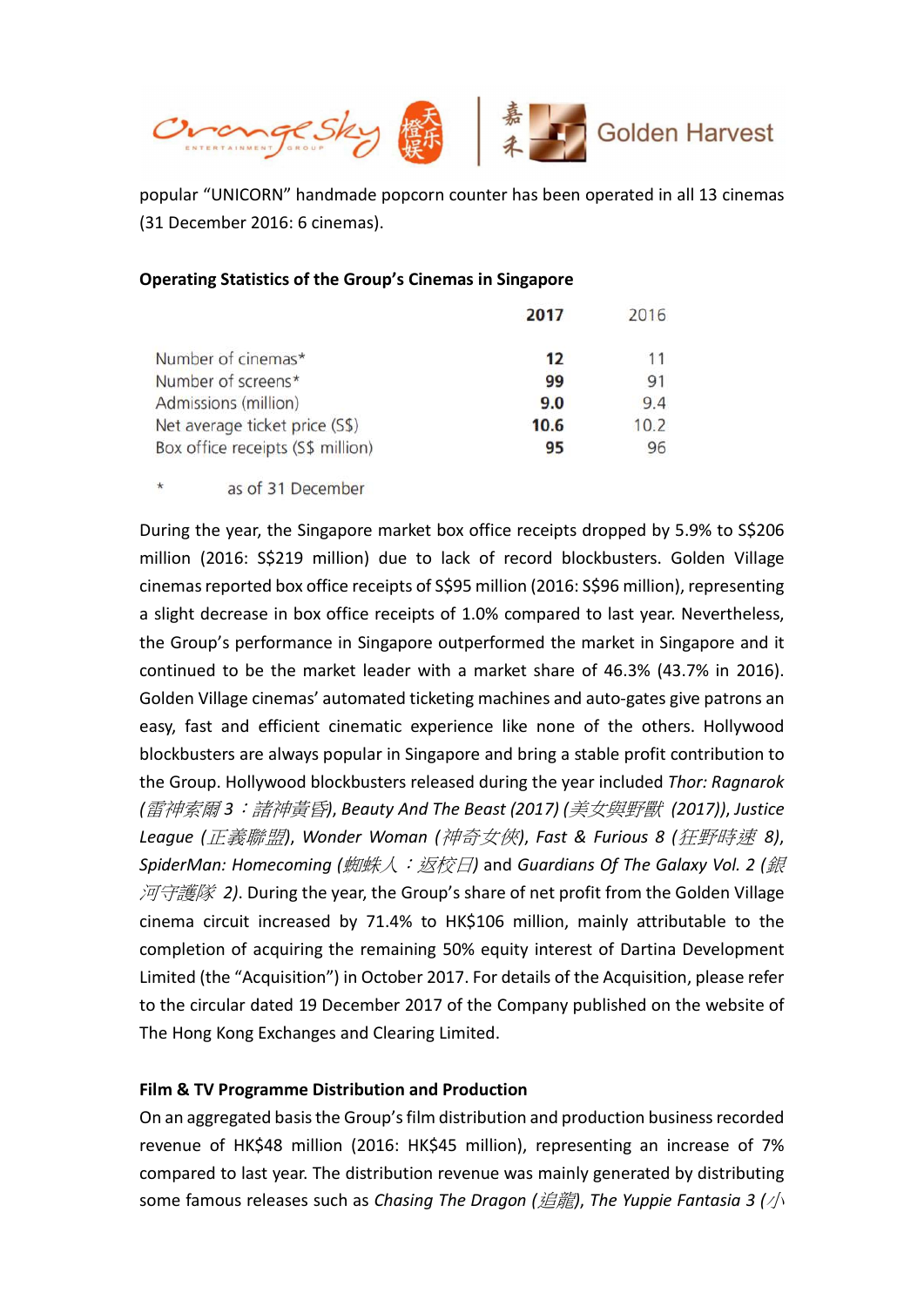

男人週記 3) and Shock Wave (拆彈專家) in Hong Kong, The Tag-Along 2 (紅衣小女  $\tilde{\mathcal{B}}$  2) and DiDi's Dreams (吃吃的愛) in Taiwan and Ah Boys to Men 4 (新兵正傳 IV) and The Foreigner (英倫對決) in Singapore. For the production sector, the Group will continue to invest independently and cooperatively with local and overseas studios to produce movies and TV programmes of high quality and carry out intellectual property redevelopment in the foreseeable future. The Group's film library with perpetual distribution rights kept on bringing steady licensing income to the Group.

### **PROSPECTS**

Looking forward, the Group will continue our cinema networks expansion strategy for its film exhibition segments. Our high calibre teams in different regions will keep identifying cinema sites with good market penetration, undervalued targets for acquisition and profitable cooperation opportunities in the market.

In Hong Kong, the Group will further invest into the film exhibition business by opening on average one or two new cinemas each year by competing for existing cinema sites currently run by other cinema operators upon the expiry of their leases, identifying populated areas currently not served by any cinema to explore opportunities of launching new cinemas, and acquiring existing cinema sites of other cinema operators depending on the availability of new sites in the market and the commercial terms. Riding on the success of alternative contents in previous years, the Group will cooperate with different business partners to offer a variety of events including miniconcerts and fans meeting artists in the cinemas. It is expected that the growth of demand for alternative shows will continue to bring considerable profit to the Group. At the same time, the Group will keep selectively invest in film and video production and distribution business and wisely on any high return projects.

In Mainland China, the Group plans to ramp up the film, video and TV production business by producing and/or co-investing in new mid-tolarge scale films after completion of the Disposal. With the foundation that the Group has laid in its distribution network, the Group will prudently enlarge the distribution business by acquiring distribution rights of films depending on the availability, quality and potential profitability of such opportunities. Apart from expanding existing business, the Group is also open to any new projects that could further diversify our business and benefit the Group as a whole.